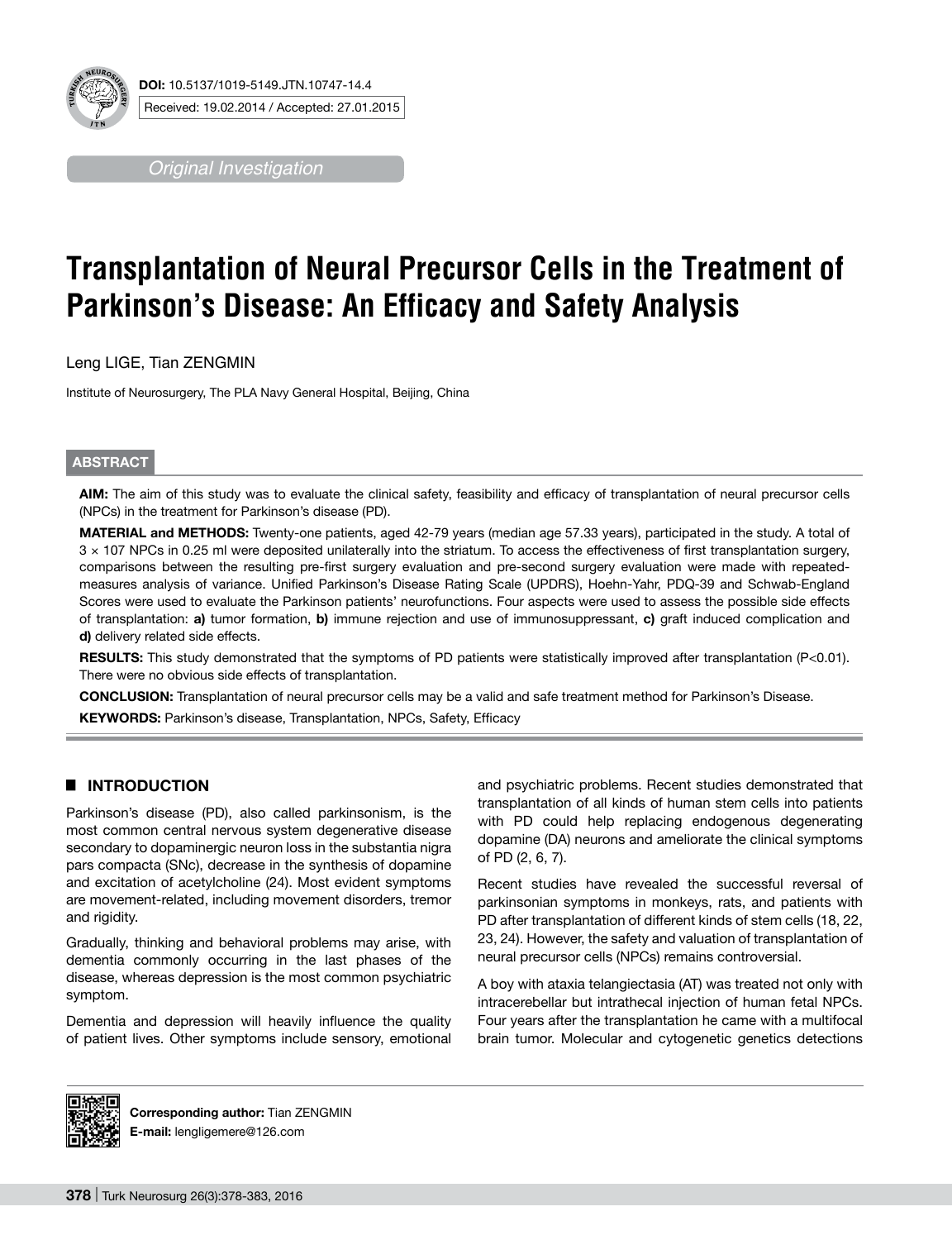showed that the tissue of the tumor was not of host origin. suggesting it was derived from the transplanted neural precusor cells. Those microsatellite and HLA detections also demonstrated that the tumor was derived from at least two donors (1). People worried that there were potential dangers associated with stem cell transplantation, such as malignant transformation (12, 13) and tumor formation as mentioned above.

The objective of this trial was to evaluate the clinical safety and effectiveness of transplantation of neural precursor cells in the treatment for PD.

## █ **MATERIAL and METHODS**

## **Patients Selection**

Twenty-one patients, aged 42-79 years (median age 57.33 years), were eligible to participate in the study. All these patients had undergone transplantation surgery twice and the period between the two surgeries was 7-57 months. The patients demonstrated bilateral but asymmetric PD clinical features. Criteria for exclusion from this study included: 1. Secondary Parkinsonism, 2. Parkinson's plus syndromes, 3. Previous brain surgery, epilepsy, severe cognitive disorder or depression, cerebrovascular disease, evidence on magnetic resonance imaging (MRI) of other neurologic disorder, 4. Hallucinations or delusions during levodopa therapy 5. Any medical contraindication to surgery. There were no medical contraindications for surgery in these patients by preoperative studies and examinations.

All patients were informed about this clinical study and signed consents of the patients were received for the operations and the relevant procedures. The protocol and a consent form describing in detail the potential risks and benefits of the study were discussed and approved by the Institutional Review Boards of the Navy General Hospital and a Performance and Safety Monitoring Board appointed by the National Institutes of Health.

Every patient and relative were informed in detail and signed the informed consent forms. Comparisons between the resulting pre-first surgery evaluation and pre-second surgery evaluation were made with repeated-measures analysis of variance. At the second hospitalization period, we could minute, confirmable exam the safety of the first transplantation surgery.

NPCs were provided by the Center for Stem Cell Research, Navy General Hospital. Embryonal Stem Cells (ESCs) were differentiated into NPCs and dopaminergic neurons. The aborted fetal samples (10–20 weeks) were acquired from Beijing Maternity Hospital with the mother's consent. All mothers had no history of genetic disease and infectious disease. Permission to use human tissue was granted by the Ethical Committee of Peking University Health Science Center (Ethical committee approval number 154).

After the cell layers were dissected, they were directly put into sterile phosphate-buffered saline (PBS), and cut into small pieces of 1 mm<sup>3</sup>. The cell suspension was then triturated with glass pipettes gently, passed through a 70-um strainer. and maintained in Dulbecco modified Eagle's medium/ nutrient mixture F12 (DMEM/F12; Gibco BRL, Rockville, MD) supplemented with 10% fetal bovine serum (FBS; Hyclone, Hyclone Laboratories, Logan, UT, USA), bFGF (20 ng/mL; Gibco BRL), EGF (20 ng/mL; Gibco BRL) and LIF (10 ng/mL; Chemicon, Chemicon International, Inc., Temecula, CA, USA), respectively (24). Seven-ten days later, a few small adherent clones were appeared. These clones were isolated and cultured to obtain NPCs. The medium was replaced every 3–5 days. Passage was carried out when cells were observed to grow among 95% confluent. Cells were trypsinized with 0.25% trypsin (Gibco BRL) and were passaged at 1:3 ratios. Cells from passage 5–10 were used for the following experiments. Cells induced with PACAP and dbCAMP–RA–bFGF cocktail were harvested at 2 days (24).

## **Method of Transplantation**

During the surgical procedure, patients were put in a Fisher stereotactic frame after accepting local anesthesia, and the putamen was visualized on high-field-strength MRI (1.5T) using a fast spin-echo sequence. The target site for the injection was located in the striatum. Then, the patients were delivered to the operating room. After another local anesthesia, a burr hole was drilled in the calvarium, 5 mm anterior to the coronal suture and 25 mm side from midline. A total of  $3 \times 10^7$  NPCs in 0.25ml were injected unilaterally in the striatum in one trace, from ventral to dorsal (24). After the final injection, a 5-min equilibration was required to allow the injected cell suspensions and stabilization to avoid these cells withdrawal along the needle tract when the needle is removed from the brain. The withdrawal of injected needle was gradual and steady with frequent brief pauses to avoid any vacuum effect. After injection, patients' language and limbs movement abilities were tested. The last process was suturing the incision and labeling a sterilized dressing (24).

#### **Efficacy**

To access the effectiveness of first transplantation surgery, comparisons between the resulting pre-first surgery evaluation and pre-second surgery evaluation were made with repeatedmeasures analysis of variance. Unified Parkinson's Disease Rating Scale (UPDRS), Hoehn-Yahr, PDQ-39 and Schwab-England Scores were used to evaluate those Parkinson patients' neurofunctions. These four scores were not only motor status scores, but scores which accessed on neural function and mentality of the patients.

#### **Safety**

We assess the possible side effects of transplantation from four aspects: tumor formation, immune rejection and use of immunosuppressant, graft induced side effects and delivery related side effects. We used MRI to observe if there were brain tumors when we followed up the patients.

#### **Data Analysis**

Statistical analysis was carried out using SPSS 20.0 software. The results of baseline evaluations and the postoperative evaluation results were compared with repeated-measures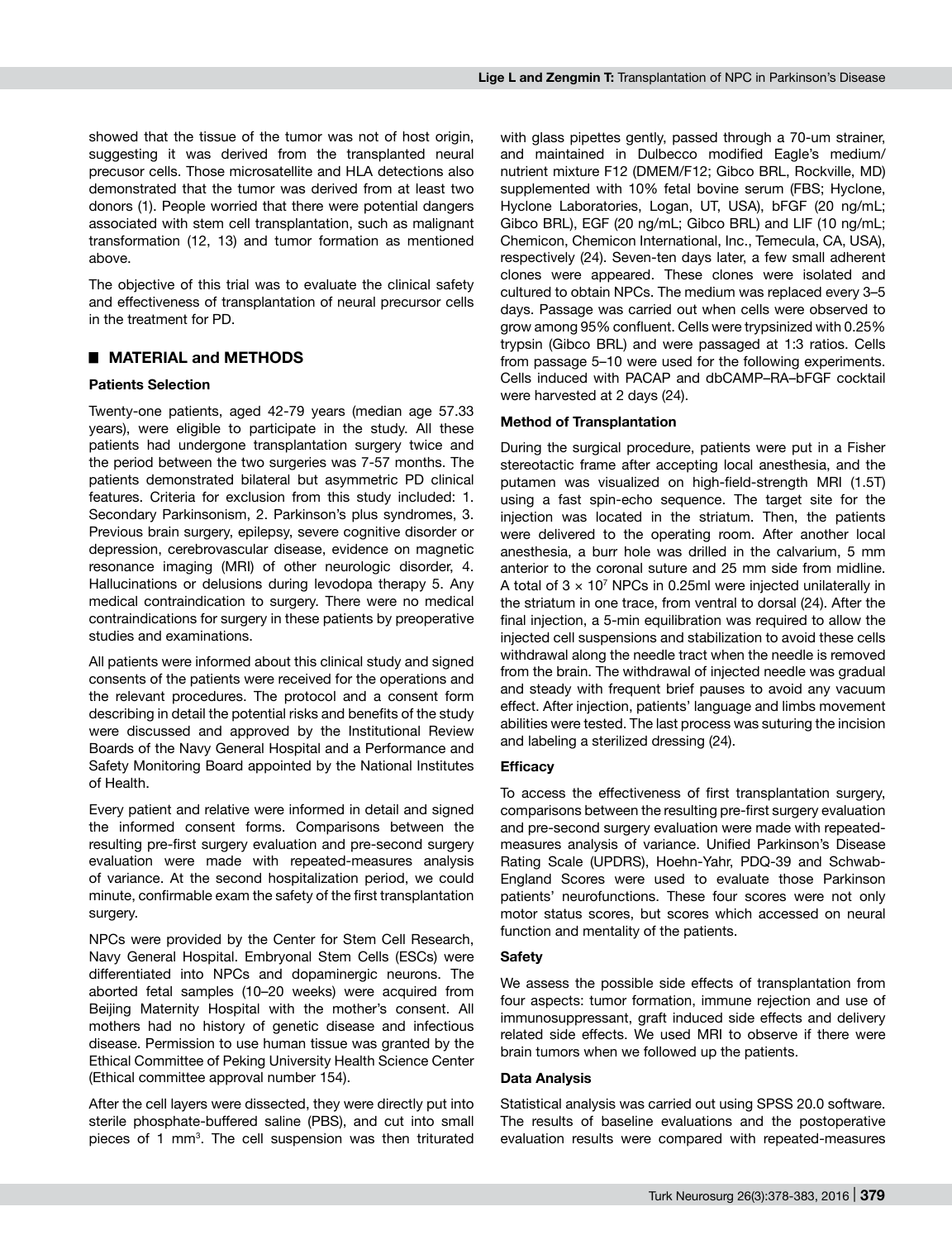analysis of variance (24). P values at <0.01 were regarded as statistically significant.

# █ **RESULTS**

The characteristics of each patient are shown in Table I. The length between the two surgeries was 7-57 months, where six were <12 months, seven were 12~36 months, and eight were ≥36 months. The symptoms of PD patients were improved (most on the contralateral side to the implanted striatum) up to 57 months after transplantation (Table II, Figures 1-4).

## **Safety**

*1. Tumor formation:* We used MRI during the second hospitalization period to observe the safety of the first transplantation surgery. We could clearly see that there was no tumor formation on postoperative MRI compared to the MRI before cell transplantation (Figure 5). MRI of the patients during the second hospitalization period is shown in Table III.

*2. Immune rejection and use of immunosuppressant:* No immunosuppressive drug was used in this group of patients. There was no severe immune rejection observed in our study. Local blood–brain barrier was not damaged, temporality edema of brain tissue was not occured, small blood vessels were not injured, no other local tissue inflammatory responses were observed in this study.

*3. Graft-induced side effects:* None of the patients had any complication related to the transplantation, including any dyskinesia or aphasia.

*4. Delivery-related side effects:* Following the operation, patients were transferred and observed in the intensive care

### **Table I: Patient Characteristics**

| Inpatient<br>No.                              | Age<br>(years) | Gender | Length between two<br>hospitalization (months) | Drug(mg)                               |  |  |  |  |
|-----------------------------------------------|----------------|--------|------------------------------------------------|----------------------------------------|--|--|--|--|
| Length between two surgeries (<12 months)     |                |        |                                                |                                        |  |  |  |  |
| 305193                                        | 67             | Male   | $\overline{7}$                                 | Madopar 500                            |  |  |  |  |
| 306577                                        | 43             | Male   | $\overline{7}$                                 | Madopar 750                            |  |  |  |  |
| 322758                                        | 55             | Male   | 9                                              | Madopar 750                            |  |  |  |  |
| 311488                                        | 57             | Male   | 10                                             | Madopar 500 Antanum 8                  |  |  |  |  |
| 305853                                        | 66             | Male   | 11                                             | Madopar 1250 Carbidopa 50 levedopa 250 |  |  |  |  |
| 309534                                        | 52             | Female | 11                                             | Madopar 750 Carbidopa 50 levedopa 250  |  |  |  |  |
| Length between two surgeries $(12-36$ months) |                |        |                                                |                                        |  |  |  |  |
| 329463                                        | 55             | Female | 12                                             | Madopar 750                            |  |  |  |  |
| 310535                                        | 50             | Female | 15                                             | Carbidopa 100 levedopa 250             |  |  |  |  |
| 309899                                        | 67             | Male   | 15                                             | Madopar 1000                           |  |  |  |  |
| 312267                                        | 61             | Male   | 22                                             | Carbidopa 50 levedopa 250              |  |  |  |  |
| 286531                                        | 66             | Male   | 26                                             | Madopar 750 Antanum 8                  |  |  |  |  |
| 312366                                        | 42             | Male   | 29                                             | Madopar 750                            |  |  |  |  |
| 306536                                        | 50             | Male   | 30                                             | Madopar 750                            |  |  |  |  |
| Length between two surgeries (≥36 months)     |                |        |                                                |                                        |  |  |  |  |
| 297846                                        | 79             | Male   | 36                                             | Madopar 750 Antanum 8                  |  |  |  |  |
| 252217                                        | 54             | Female | 36                                             | Madopar 1000                           |  |  |  |  |
| 266679                                        | 55             | Female | 36                                             | Madopar 750                            |  |  |  |  |
| 313064                                        | 68             | Male   | 36                                             | Madopar 750                            |  |  |  |  |
| 314776                                        | 62             | Female | 37                                             | Madopar 750                            |  |  |  |  |
| 310631                                        | 52             | Male   | 41                                             | Madopar 750                            |  |  |  |  |
| 312667                                        | 54             | Male   | 49                                             | Madopar 750 Piribedil 200              |  |  |  |  |
| 305653                                        | 49             | Male   | 57                                             | Madopar750                             |  |  |  |  |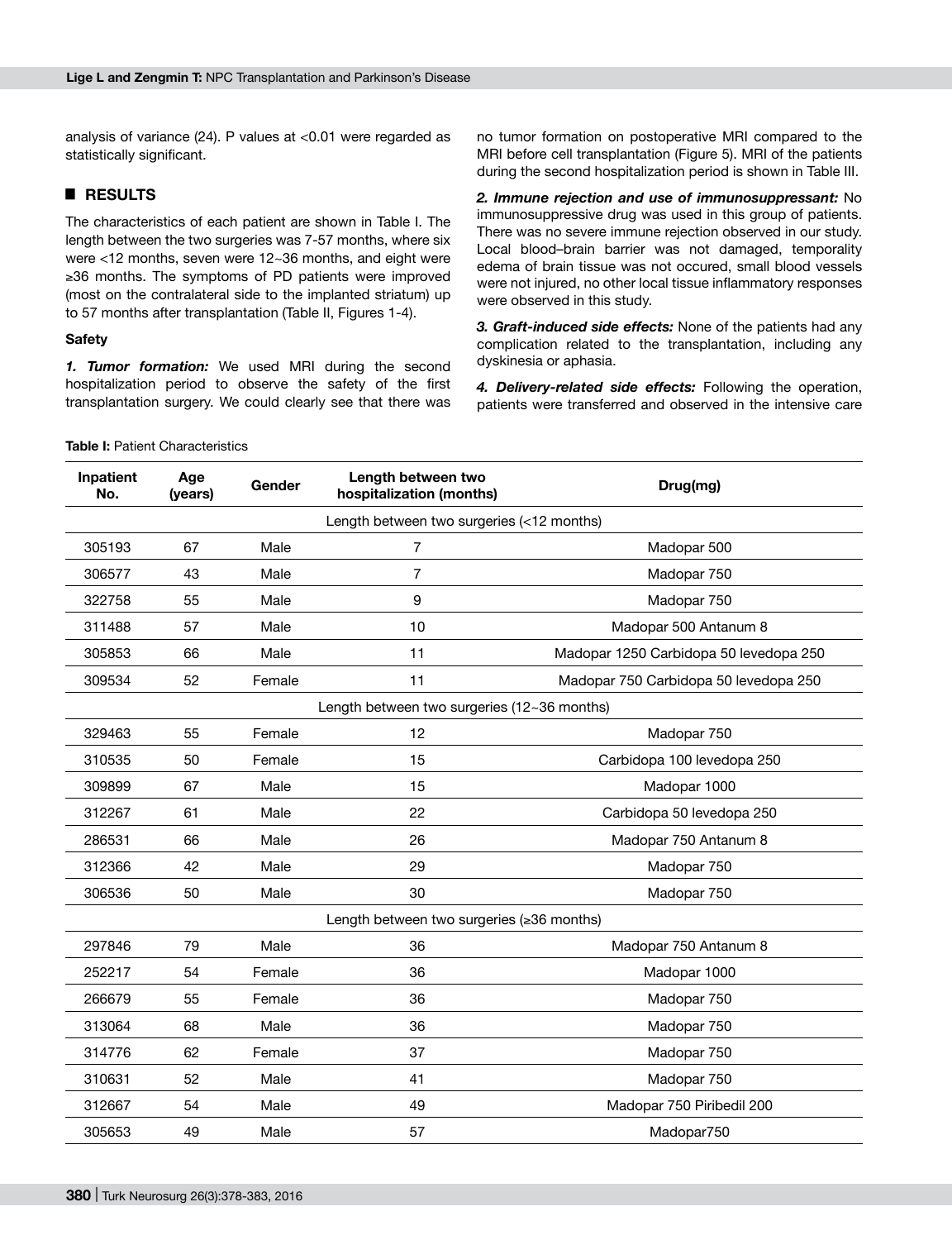| <b>Table II:</b> Four Different Scores in Patients Before and After Cell |  |  |  |
|--------------------------------------------------------------------------|--|--|--|
| Implantation                                                             |  |  |  |

| Scores                         | <b>Pre-first surgery</b> | <b>Pre-second</b><br>surgery |  |
|--------------------------------|--------------------------|------------------------------|--|
| <b>UPDRS</b>                   | $80.71 \pm 15.48$        | 72.76±13.31                  |  |
| <b>MBM</b>                     | $6.43 \pm 1.40$          | $5.95 \pm 1.28$              |  |
| ADL                            | $28.52 \pm 7.96$         | $23.62 \pm 7.55$             |  |
| Motor                          | $35.52 \pm 6.51$         | $33.48 + 5.26$               |  |
| <b>Complication</b><br>of drug | $10.19 + 1.59$           | $9.71 \pm 1.22$              |  |
| Hoehn-Yahr                     | $3.71 \pm 0.94$          | $2.86 \pm 1.05$              |  |
| <b>PDQ-39</b>                  | 110.62+17.62             | 104.90±17.60                 |  |
| Schwab-England                 | $37.14 \pm 13.47$        | $52.38 \pm 14.11$            |  |

*P<0.01.*

**Table III:** MRI No. of the Patients during the Second Hospitalization Period

| <b>Inpatient No.</b> | <b>MRI No.</b> |
|----------------------|----------------|
| 329463               | MRI24589       |
| 310535               | MRI11237       |
| 322758               | MR16527        |
| 297846               | MRI09580       |
| 309534               | MRI17346       |
| 314776               | MRI35482       |
| 313064               | MRI04180       |
| 312667               | MRI25973       |
| 312366               | MRI29476       |
| 312267               | MRI03643       |
| 311488               | MRI18264       |
| 310631               | MRI21435       |
| 305193               | MRI28215       |
| 252217               | MRI28752       |
| 266679               | MRI28476       |
| 309899               | MRI27463       |
| 306577               | MRI18463       |
| 306536               | MRI18668       |
| 305853               | MRI05648       |
| 305653               | MRI47461       |
| 286531               | MRI 38724      |



**Figure 1**: Unified Parkinson's disease rating scale (UPDRS) scores in patients before and after cell implantation.



**Figure 2**: Heohn-Yahr scores in patients before and after cell implantation.



**Figure 3:** PDQ-39 scores in patients before and after cell implantation.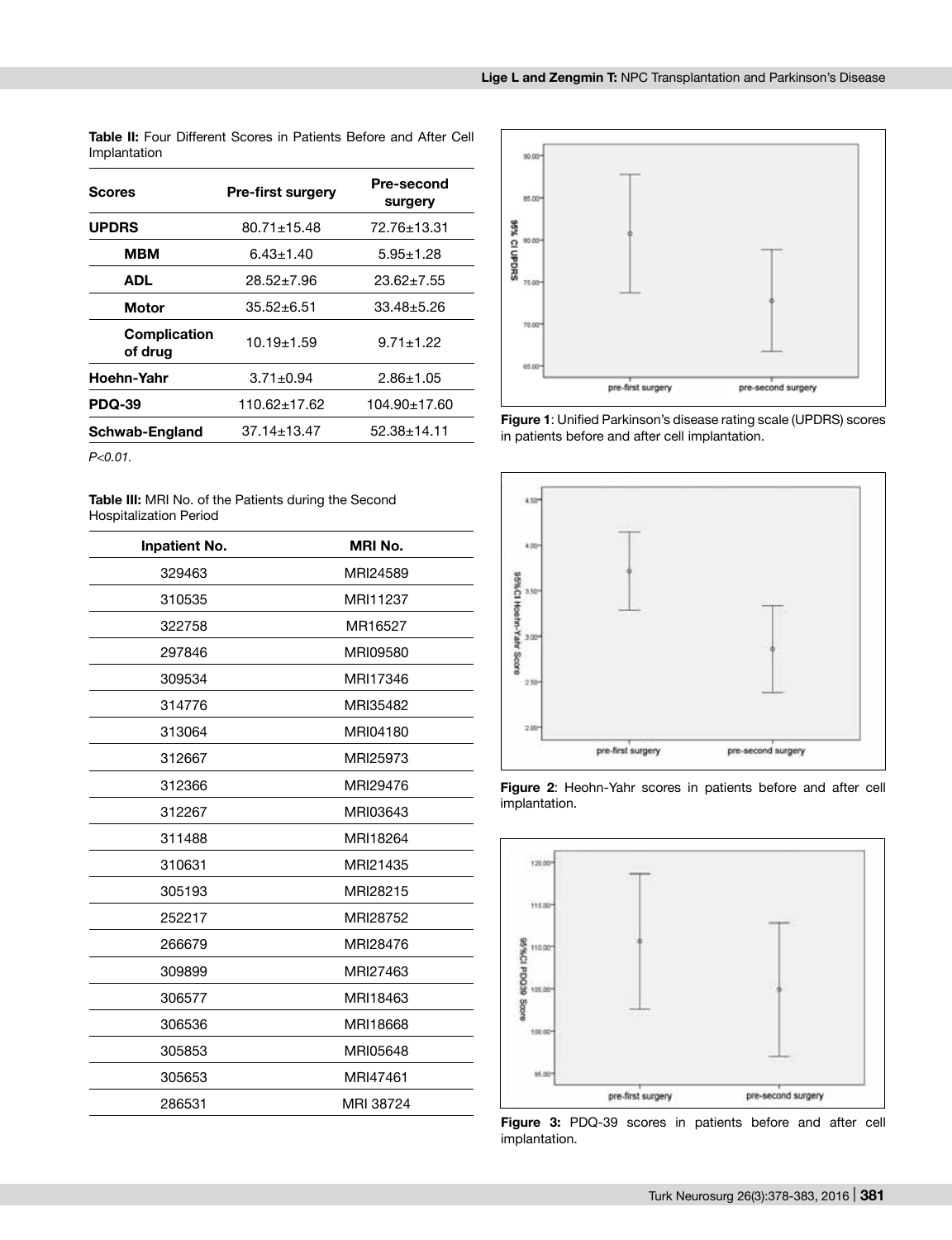

**Figure 4**: Schwab-England scores in patients before and after cell implantation.



**Figure 5**: Axial image of MRI of one patient during the second hospitalization period.

unit overnight and then sent to a conventional ward next morning. All patients were discharged from hospital within 7 days. No one had severe hemorrhage or infection.

# █ **DISCUSSION**

PD, which can be idiopathic or primary, is a degenerative disorder of the central nervous system. The motor symptoms of PD result from the death and decline of dopaminegenerating neurons in the substantia nigra, the cause of the formation of this disease is unknown and in dispute. PD is one of the most common diseases in the elderly, with an incidence that peaks after the  $5<sup>th</sup>$  decade  $(9, 10, 19, 21)$ . However, the safety of the precursor cell implantation was not clear and argumentative. Injection of pluripotent ESC or precursor cells in rodents often resulted in the formation of teratomas or teratocarcinomas (8, 16), although these stem cells' ability to differentiate into tumor has been greatly reduced when they are predifferentiated in vitro before transplantation process. (3,4,15). More importantly, ESCs seem much easier to form tumors when transplanted into the same species from which they were derived (8). Therefore it has been noted that the absence of tumors after implantation of human stem cells into rodents does not exclude their occurrence in the human brain. Lately, transplantation human ESC-derived dopaminergic cells enriched by telomerase-immortalized astrocytes resulted in undifferentiated proliferation suggesting that there was a potential to form a tumor when it transplanted to rodents (17). Stem cells have been used to treat many incurable and severe diseases, including Parkinson's disease, trauma and hematencephalon.

All of the patients in our study had inpatient treatment twice, including the first cell transplantation surgery. So not only could we fully assess the efficacy of first surgery, but also fully assessed the safety of the first surgery. After the patients were admitted to the hospital the second time, we conducted a MRI examination to access the safety of cell transplantation surgery. We also conducted routine examinations for the patients, to judge the safety of the first surgery with a more comprehensive observation. We have all 21 patients' postoperative follow-up MRI scans. Some patients had bilateral thalamic surgery. Eight of these patients had a positron emission tomography (PET)-Computed tomography (CT) scan. Six patients demonstrated an increased uptake of radionuclide dopamine transporter (DAT) in the putamen of the implant side 6 months after transplantation. One patient underwent PET-CT scan at 12 months after implantation, and no important changes in the implant side were detected. One patient underwent PET scan at 24 months after transplantation, whose visualized PET image showed that the putaminal fluorodopa uptake was higher in the non-graft side than in the other side.

All patients tolerated the surgical procedure well, without any major side effect or complication. No bleeding or edema was found in the brain after the transplantation. No mass or abnormal growth at the transplant sites was found after surgery or in the follow-up period. Whether immunosuppressant agents should be used in PD patient treatment by implanting human retinal pigment epithelial (hRPE) cells is still controversial. In animal studies, cellular immune response aiming at bone marrow stromal cells in a rat model of Parkinson's deficit was found (5). These cells, when injected into the striatum of rats, aroused a significant immune response which was not enough to clear all the cells after transplantation. Recent studies have shown that when transplanting precursor cells carried by gelatin microcarriers, these cells could survive for a prolonged time with the lack of immunosuppressive therapy (20). However, increasing evidence pointed out that the implant process could induce damage in the local blood–brain barrier, small blood vessel injuries, and other local inflammatory responses (11, 14). In our study, no immunosuppressive drug was used in treatment, and there were no noticeable inflammatory responses after the operation, showing that NPCs had low immunogenicity in treating PD patients.